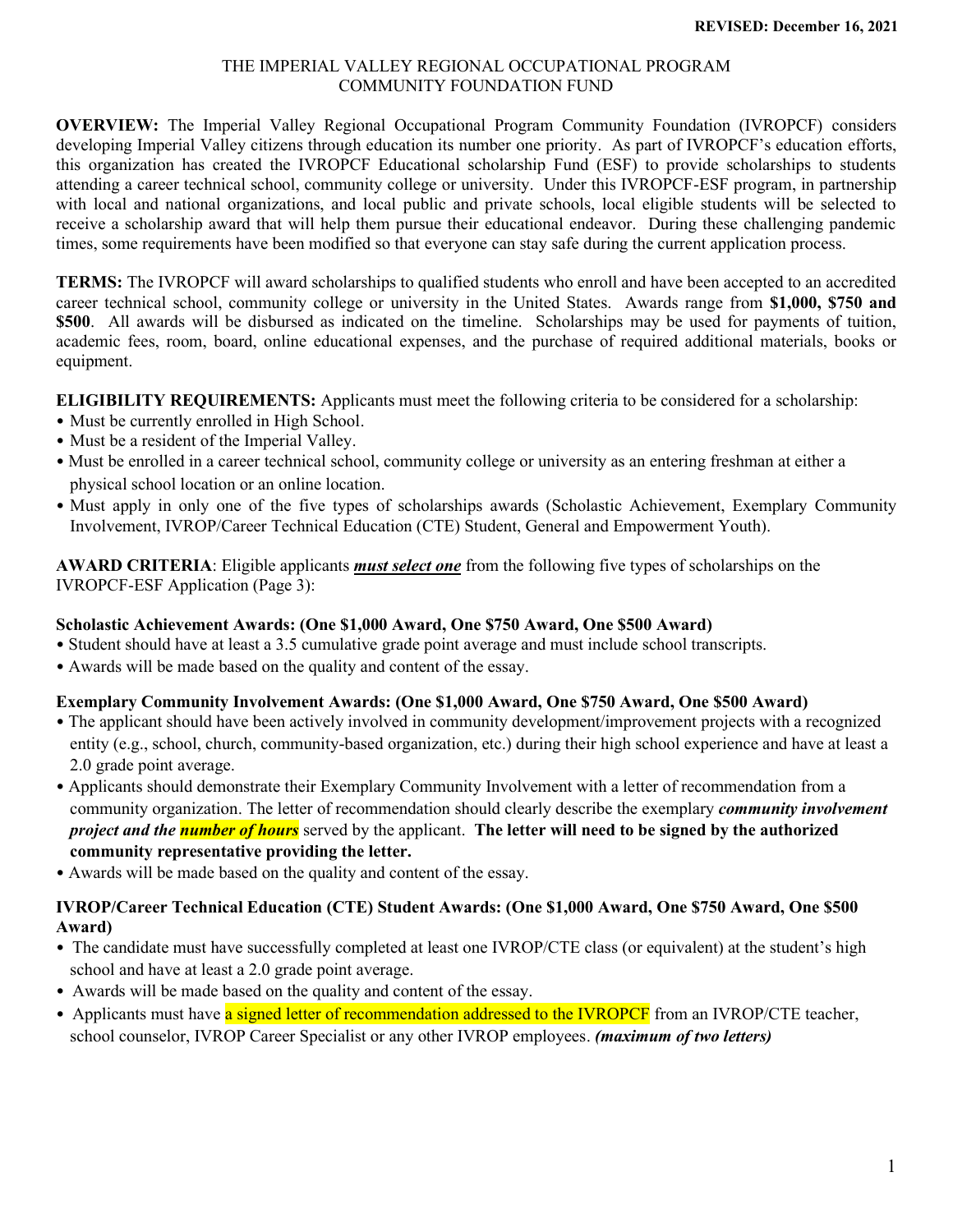### **General Awards: (One \$1,000 Award, One \$750 Award & One \$500 Award)**

- Student must have completed high school with at least a 2.0 grade point average.
- Awards will be made based on the quality and content of the essay.
- Applicants must have a signed letter of recommendation addressed to the IVROPCF from a school counselor, teacher,

IVROP career specialist, or other member of the community. *(maximum of two letters)*

#### **Empowerment Awards: (One \$1,000 Award, One \$750 Award, One \$500 Award)**

- Applicants must be in or have been in a court appointed foster care placement.
- Applicants must have a signed letter of recommendation addressed to the IVROPCF from the Child Welfare Department verifying that the applicant is or was in foster care.
- Applicants must also include a letter of recommendation from a foster youth organization. **The letter will need to be signed by the authorized foster youth representative providing the letter.**
- Student must have completed high school with at least a 2.0 grade point average.
- Awards will be made based on the quality and content of the essay.

## **APPLICATION PROCESS:**

In order to be considered for an IVROPCF-ESF scholarship, the applicant *must* submit the following:

- Completed and signed application.
- Include a copy of the Verification of admittance and enrollment from the institution the student will be attending (i.e. letter of acceptance, letter from the registrar, etc.). *The Verification of admittance and enrollment must include the students name.*

• Include High School Transcripts with most recent grade point average obtained from your high school registrar or counselor.

- Word Processed typed or neatly printed personal essay of *approximately* 600 words responding to one of the three options listed in the Personal Essay section of this application (page 4).
- Depending on the category, make sure to include: recent signed letters of recommendation addressed to the IVROPCF, documents proving community service (i.e. time sheets, letter from organization on letterhead with the description of the service and total number of hours served, etc.), letter from the Child Welfare Department and/or other related and relevant type evidence.

### • Resume.

The completed application, essay and other supporting documents must be either mailed or delivered to the Imperial Valley Regional Occupational Program Community Foundation office located at 687 State Street, El Centro, CA 92243, Attention: ESF Committee on the deadline day as specified in the **IVROPCF Educational Scholarship Fund Timeline**  listed below. Incomplete or untimely applications will not be considered for scholarships. Please note that the IVROPCF-ESF may require additional supporting information and/or a personal interview to determine eligibility.

### **IVROPCF Educational Scholarship Fund Timeline:**

December 20, 2021: Scholarship applications are issued.

- March 31, 2022: Application, essay and supporting documents must be received or placed in the IVROP Administrative Office mailbox located at 687 State Street, El Centro, CA 92243 by 5:00 PM.
	- May 13, 2022: Selected applicants will be notified of scholarship award.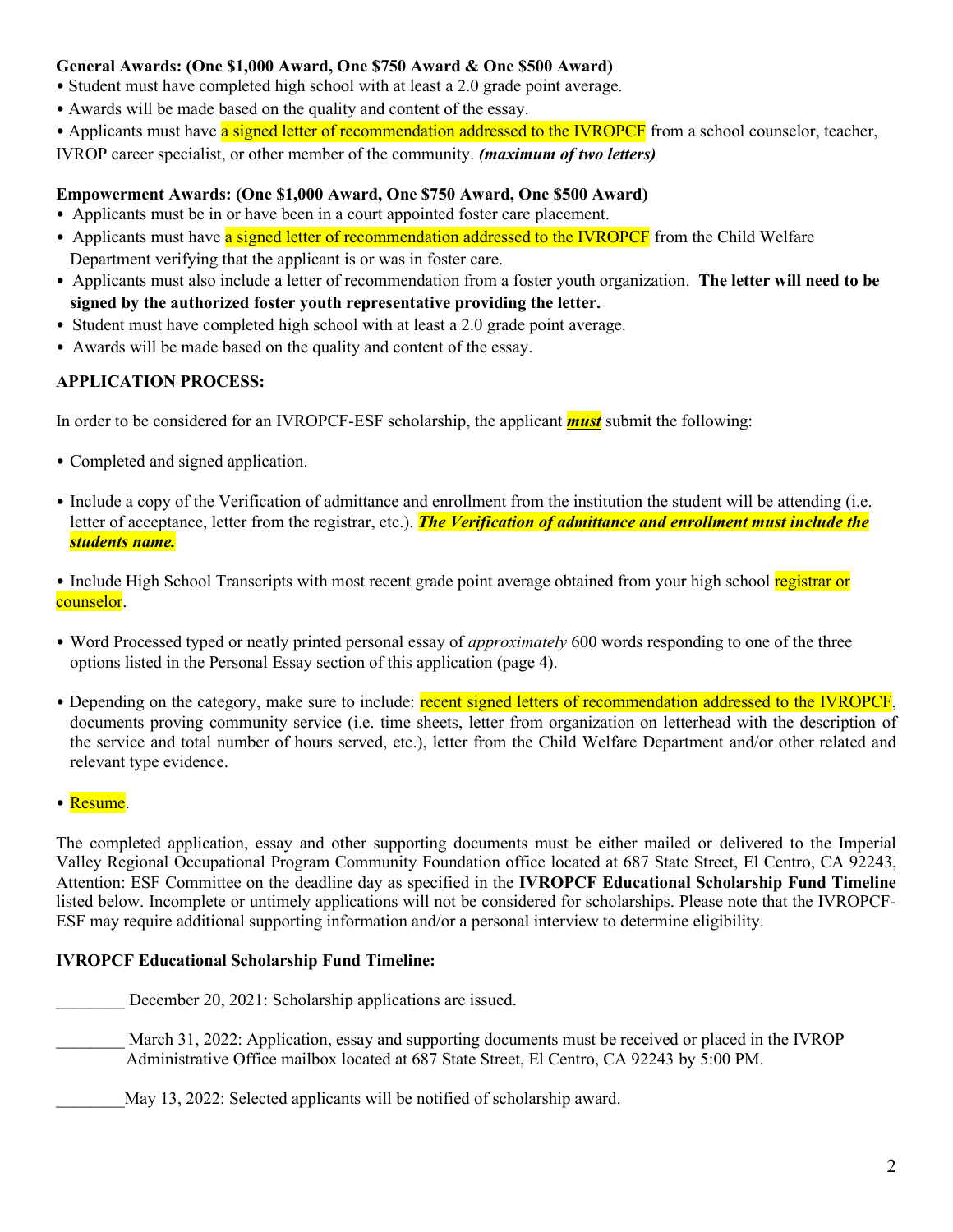July 29, 2022: Scholarship disbursement issued to selected and eligible applicants. (A copy of the career technical school, community college or a university class schedule must be submitted on or before the time of disbursement).

**NOTE: Awards must be claimed within a 24-month period. In special circumstances, the board will accept a written request for an extension to the 24-month period. The letter must explain in detail why the participant is requesting the disbursement extension. The acceptance of the letter does not guarantee that the award will still be available.**

#### **Imperial Valley Regional Occupational Program Community Foundation Educational Scholarship Fund**

Application (Please type or print neatly and follow instructions)

### **Scholarship Category** (Please *CIRCLE*) only *ONE* of the following award categories).

- 1) Scholastic Achievement 4) IVROP/CTE Student
- 2) Exemplary Community Involvement 5) Empowerment Award
- 3) General

### **Applicant Information**

| Name $\frac{1}{2}$                                                                                               |                                                                                                                                                                                                                                |      |       |     |
|------------------------------------------------------------------------------------------------------------------|--------------------------------------------------------------------------------------------------------------------------------------------------------------------------------------------------------------------------------|------|-------|-----|
| First                                                                                                            | Middle                                                                                                                                                                                                                         | Last |       |     |
|                                                                                                                  |                                                                                                                                                                                                                                |      |       |     |
| Home Address                                                                                                     |                                                                                                                                                                                                                                |      |       |     |
| Street<br>Number                                                                                                 |                                                                                                                                                                                                                                | City | State | Zip |
|                                                                                                                  |                                                                                                                                                                                                                                |      |       |     |
|                                                                                                                  |                                                                                                                                                                                                                                |      |       |     |
| Telephone Home                                                                                                   | Cell Number                                                                                                                                                                                                                    |      |       |     |
|                                                                                                                  |                                                                                                                                                                                                                                |      |       |     |
| Date of Birth $\frac{1}{\sqrt{2}}$                                                                               | Student ID Number                                                                                                                                                                                                              |      |       |     |
|                                                                                                                  |                                                                                                                                                                                                                                |      |       |     |
|                                                                                                                  |                                                                                                                                                                                                                                |      |       |     |
| Sex: ____Male ____Female                                                                                         |                                                                                                                                                                                                                                |      |       |     |
| Parent/Guardian Name                                                                                             | Phone (if different) Phone (in the contract of the contract of the contract of the contract of the contract of the contract of the contract of the contract of the contract of the contract of the contract of the contract of |      |       |     |
|                                                                                                                  |                                                                                                                                                                                                                                |      |       |     |
| Number                                                                                                           | <b>Street</b>                                                                                                                                                                                                                  | City | State | Zip |
|                                                                                                                  |                                                                                                                                                                                                                                |      |       |     |
| <b>ACADEMIC DATA</b> (Provide a copy of your High School Transcripts obtained from your high school registrar or |                                                                                                                                                                                                                                |      |       |     |
| counselor with the most recent grade point average)                                                              |                                                                                                                                                                                                                                |      |       |     |
|                                                                                                                  |                                                                                                                                                                                                                                |      |       |     |
|                                                                                                                  |                                                                                                                                                                                                                                |      |       |     |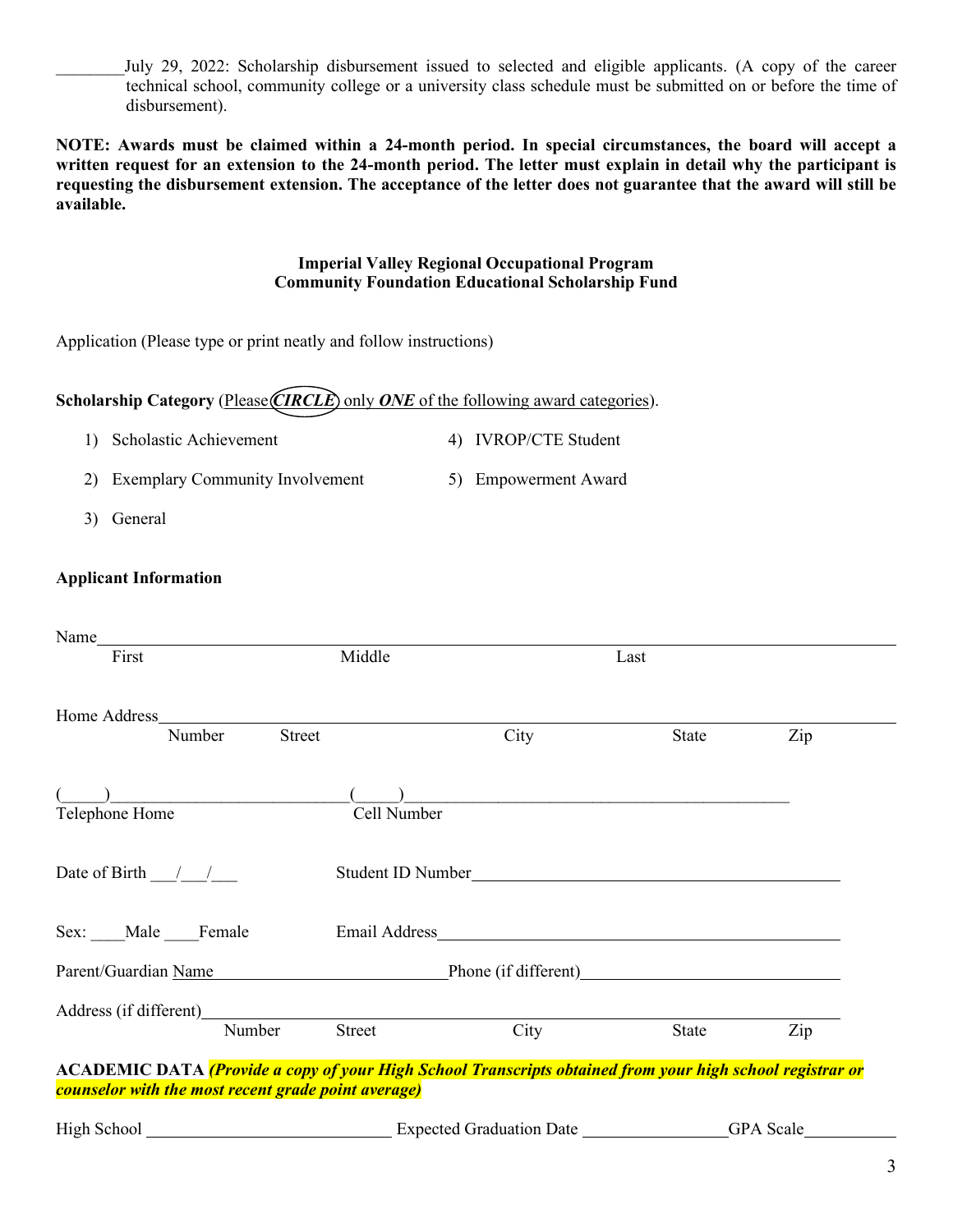Current Educational Standing (as of the date of this application, check as many as needed):

- \_\_\_High School Senior
- Not enrolled in any post high school institution
- \_\_\_Completed an IVROP class
- I have not applied to any post secondary school yet, if so, why not?
- Applied and accepted at a post high school institution

### **ACADEMIC DATA (Continued)**

Name of University, Community College or Career Technical School that I expect to enroll or that I have already enrolled in:

School Name Location (city, state)

\_\_\_\_\_\_\_\_\_\_\_\_\_\_\_\_\_\_\_\_Expected enrollment date \_\_\_\_\_\_\_\_\_\_\_\_\_\_\_\_\_\_\_\_\_Actual enrollment date

List honors, awards, IVROP classes completed, extracurricular activities, and community involvement (include relevant dates, hours, etc.).

I certify that all of the information included in this application is true and complete and that I am not related to a member of the Scholarship Committee to which I am applying for an IVROPCF ESF.

Printed Name Signature of Applicant Date

l.

#### **Imperial Valley Regional Occupational Program Community Foundation Educational Scholarship Fund**

#### **Personal Essay**

*Please feel free to recreate this document or utilize this document and either type or neatly print a statement approximately 600 words on one of the following options:*

### **SCHOLASTIC ACHIEVEMENT AWARD**

Describe the challenges you have had to overcome to succeed academically and how have those challenges prepared you for your future career goals.

### **EXEMPLARY COMMUNITY INVOLVEMENT AWARD**

Tell us why you decided to be involved in community service, what lessons did you learn by your experience? What would you do to motivate high school students to become more involved in the community?

### **IVROP/CTE STUDENT AWARD**

Tell us why you chose this ROP/CTE courses? What are your plans after you complete your career technical, community college or university education?